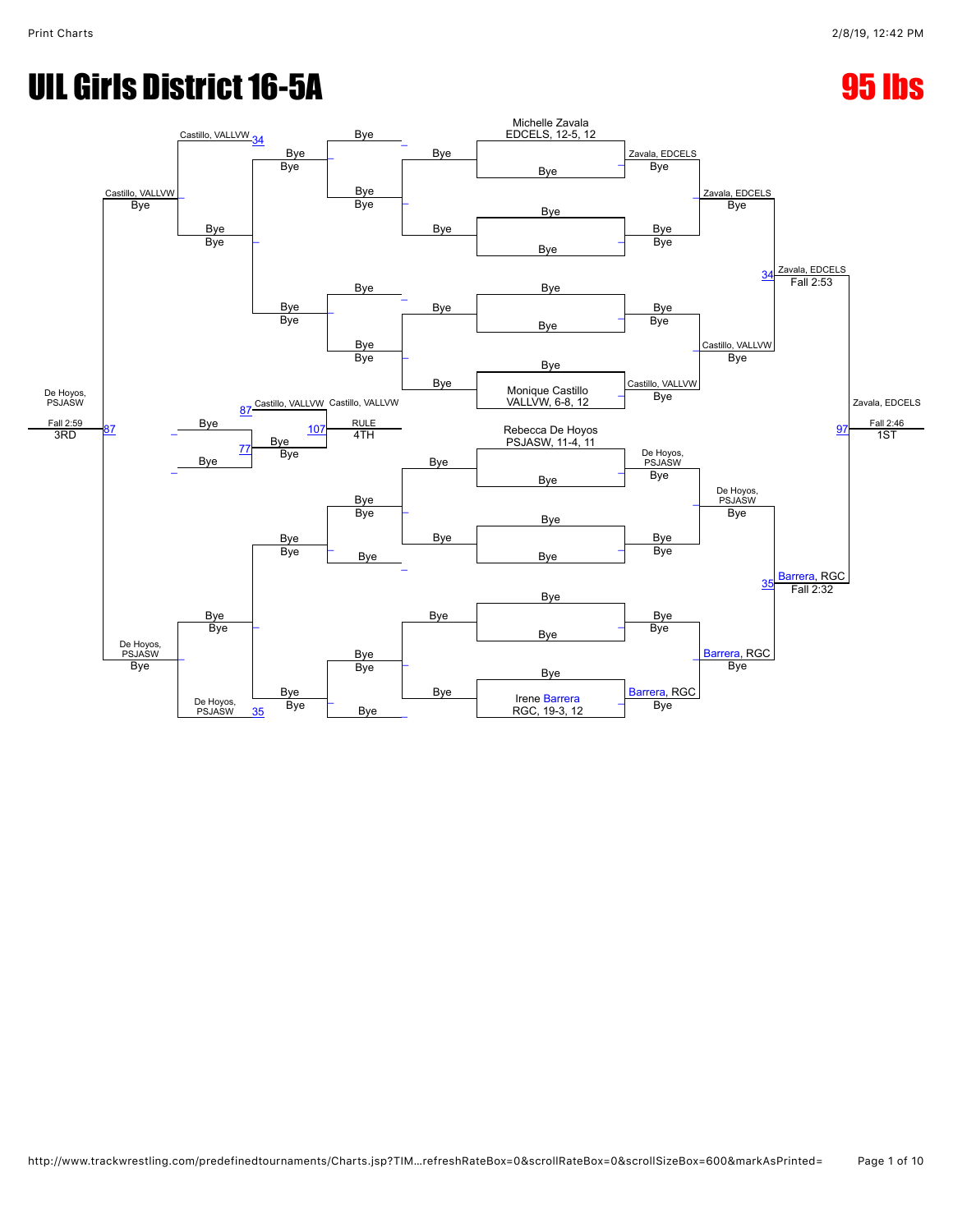# UIL Girls District 16-5A 102 lbs

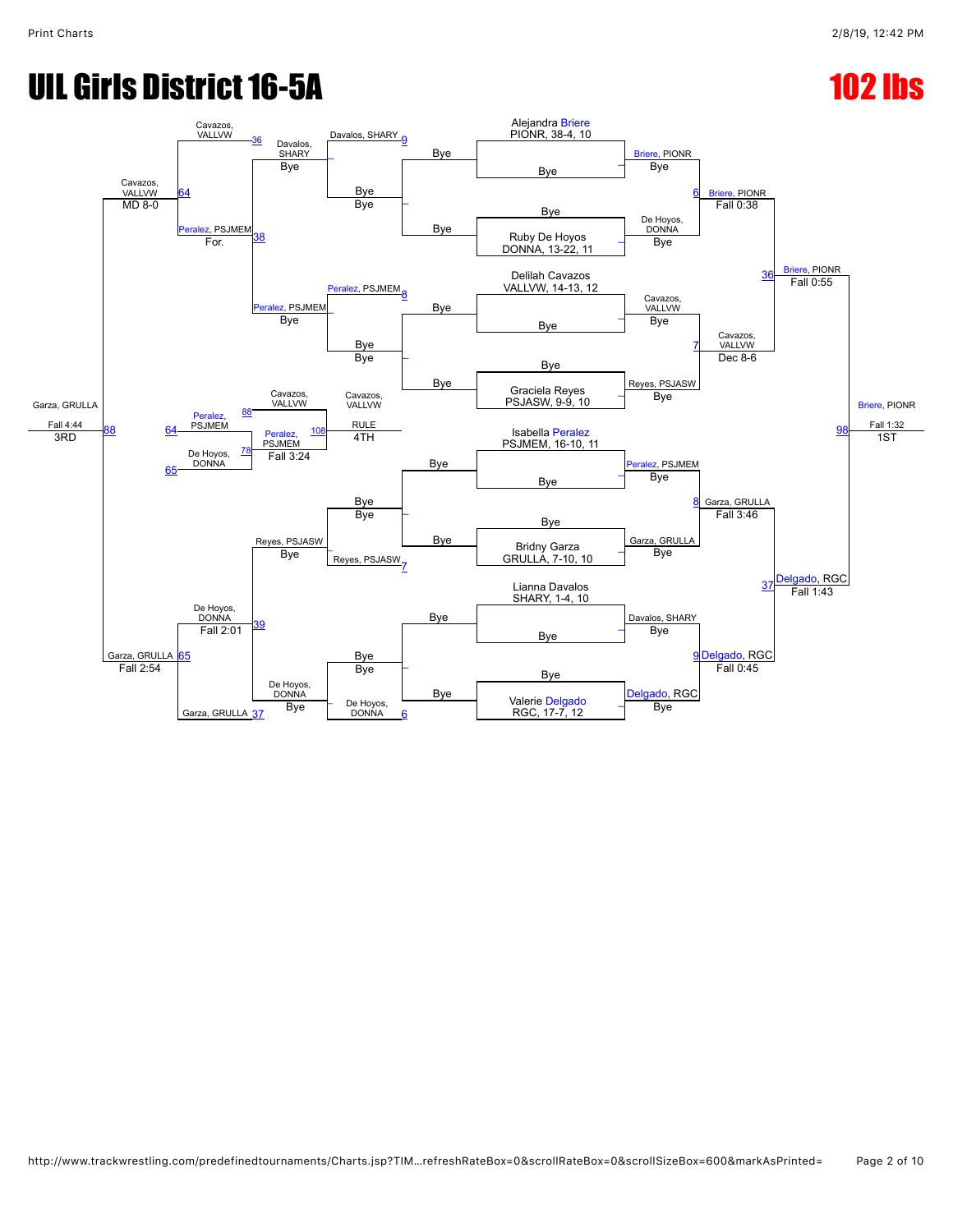# UIL Girls District 16-5A 110 lbs

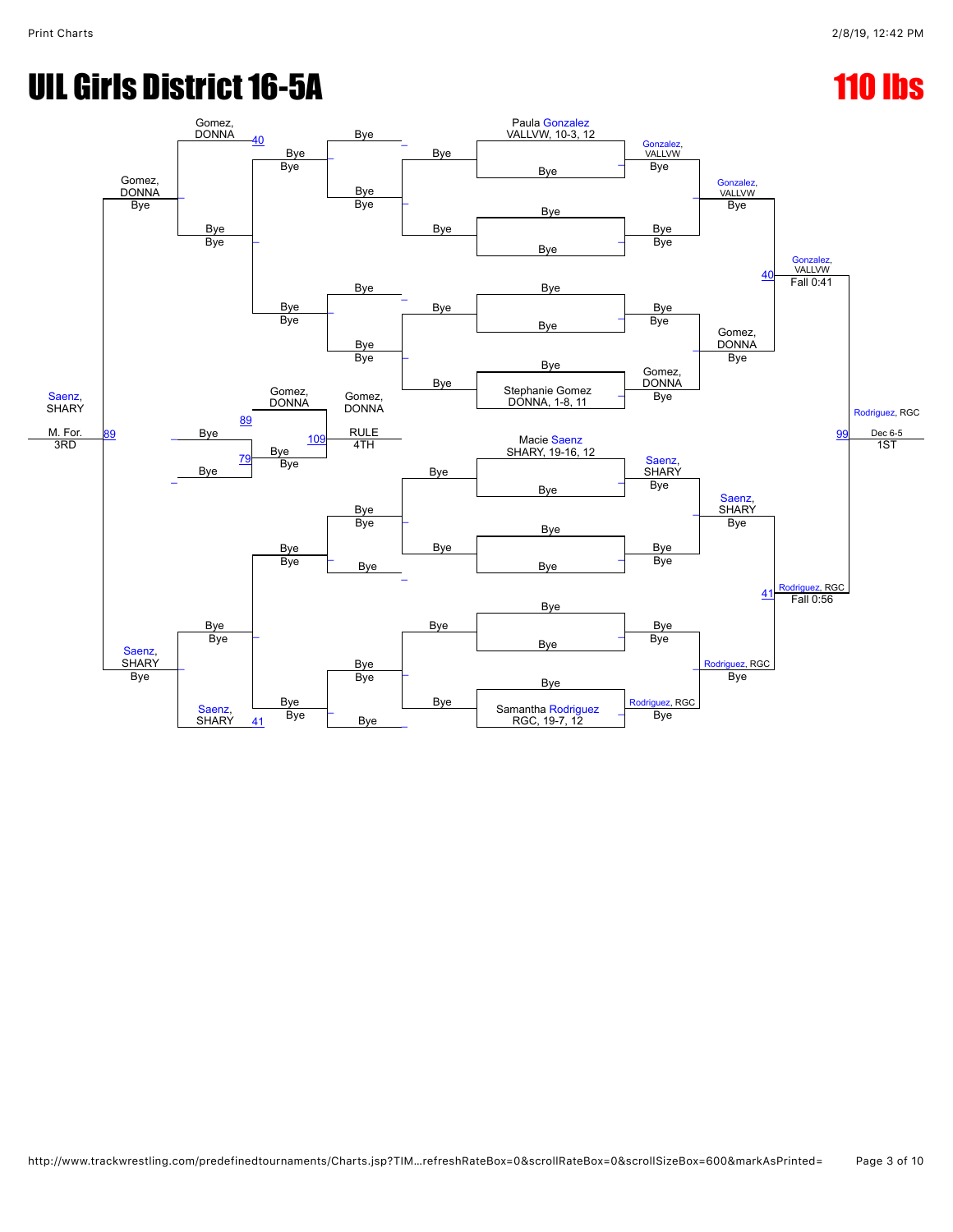### UIL Girls District 16-5A 119 lbs

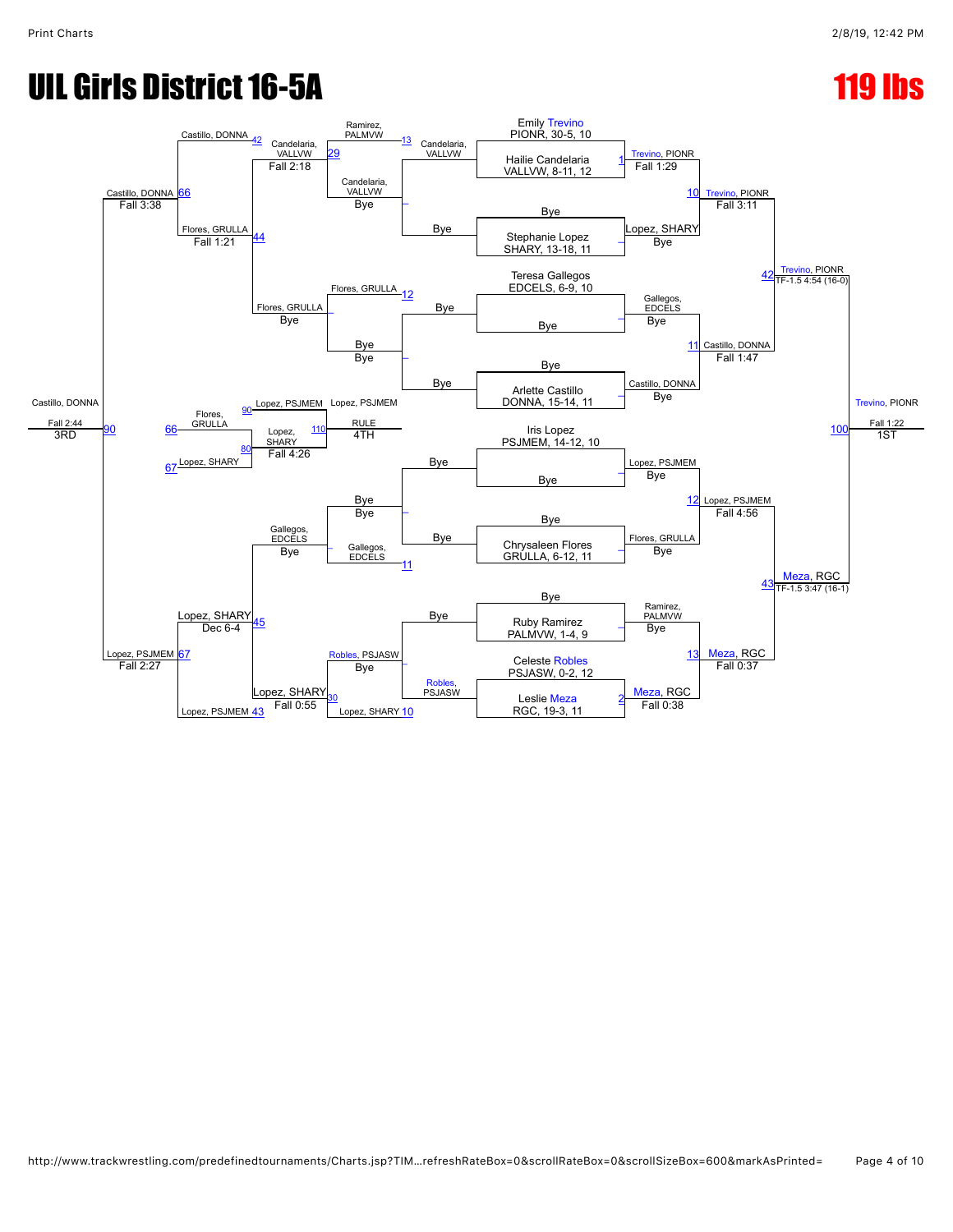## UIL Girls District 16-5A 128 lbs

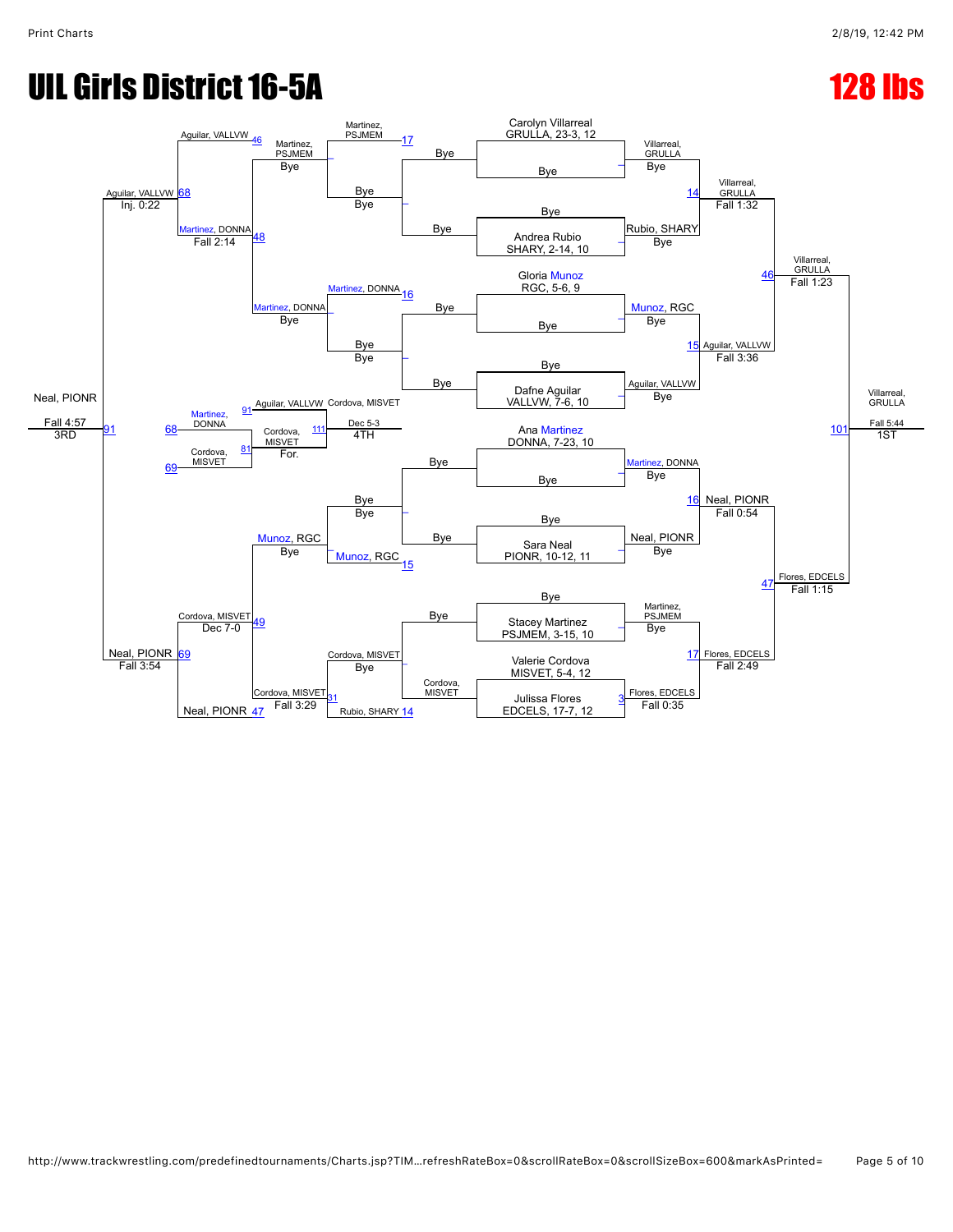### UIL Girls District 16-5A 138 lbs

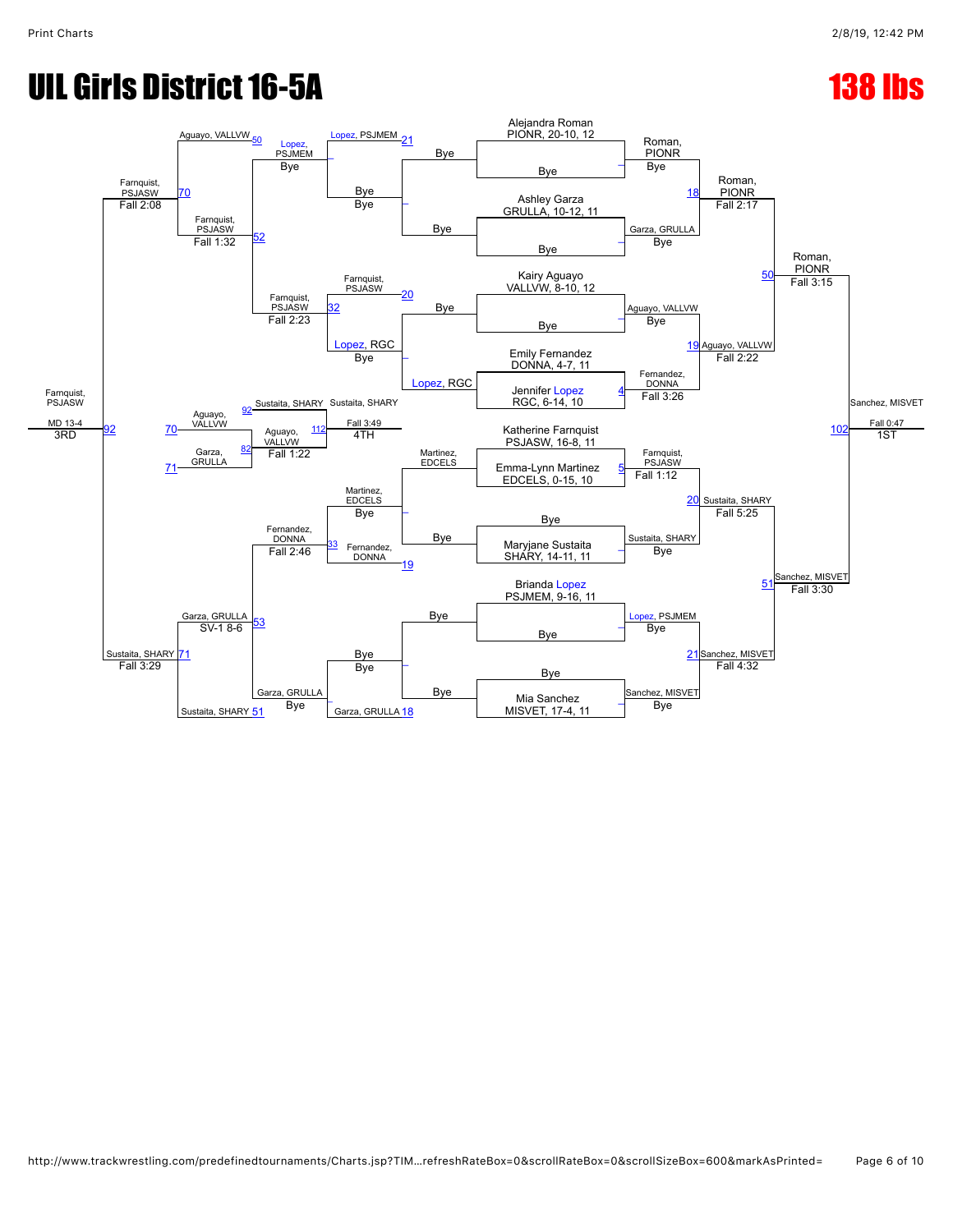# UIL Girls District 16-5A 148 lbs

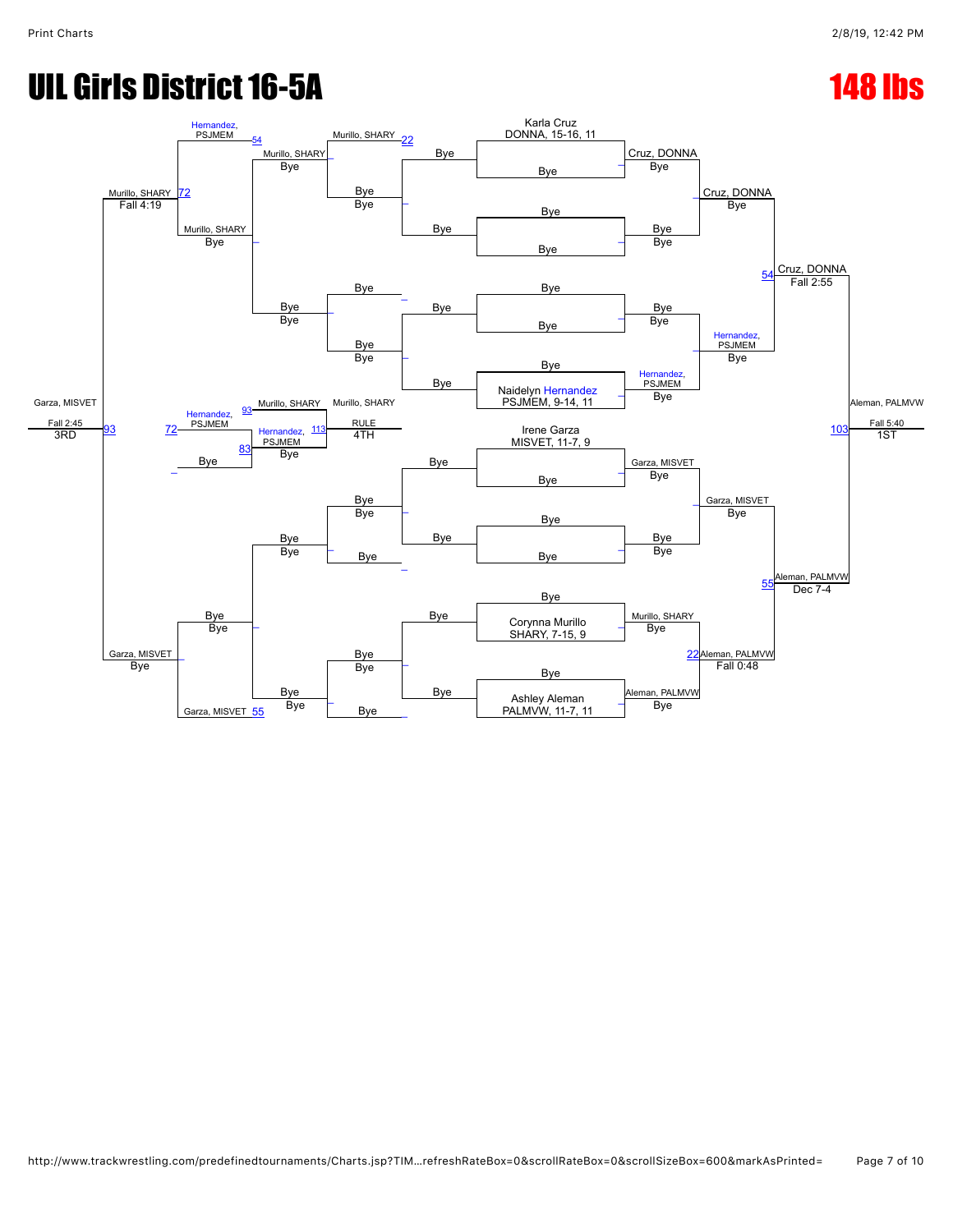# UIL Girls District 16-5A 165 lbs (165 lbs )

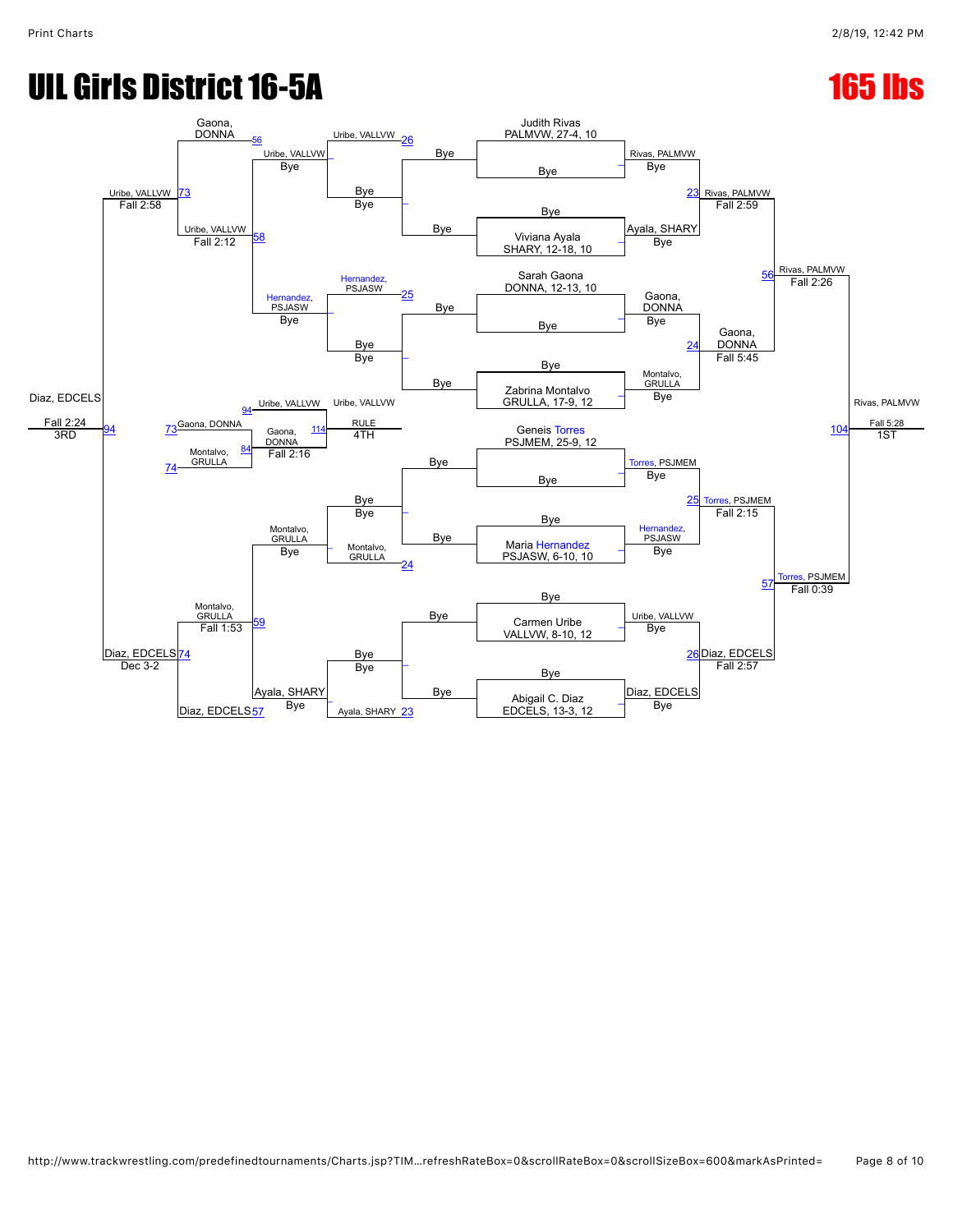# UIL Girls District 16-5A 185 and 200 and 200 and 200 and 200 and 200 and 200 and 200 and 200 and 200 and 200 a